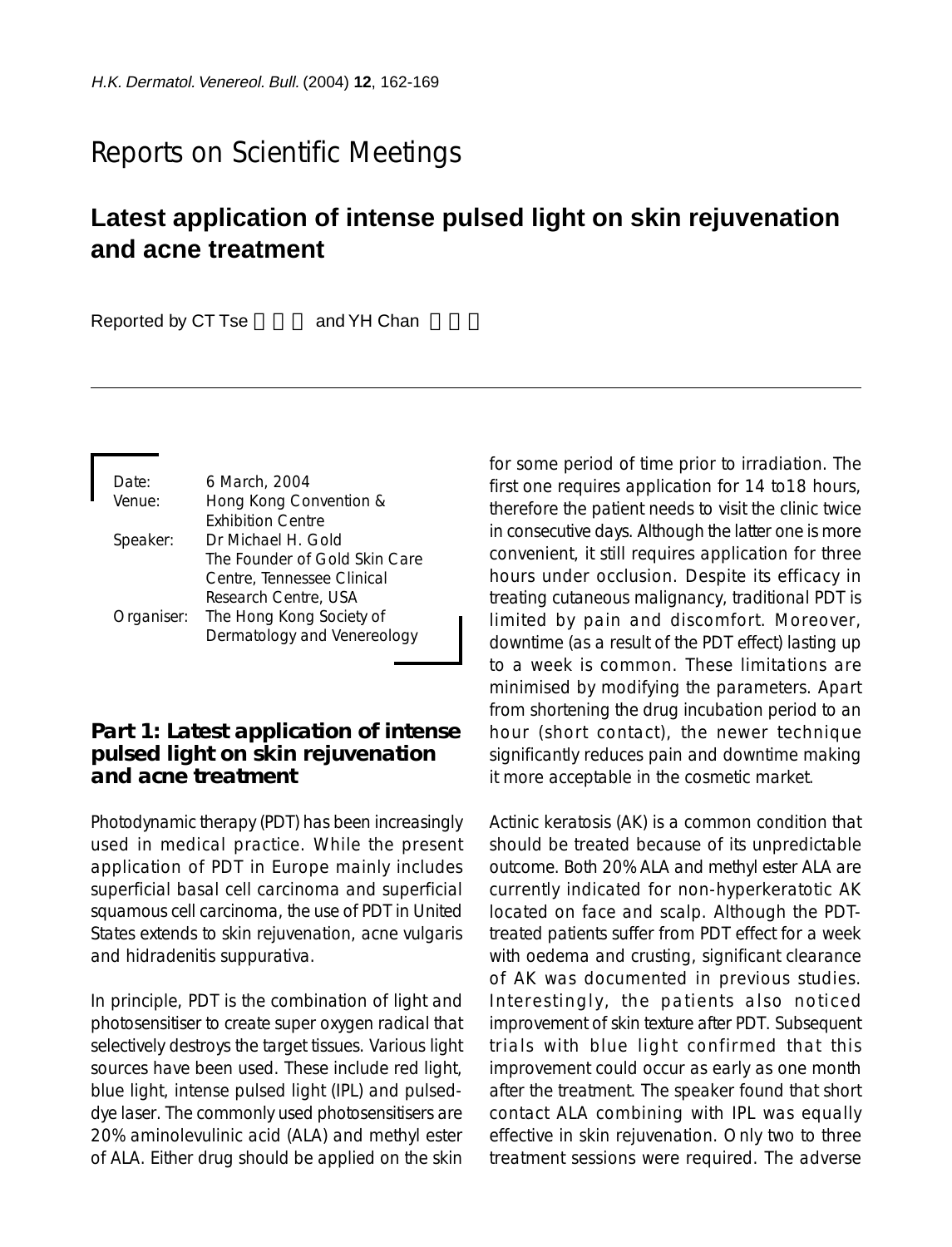effects were mild oedema and erythema that lasted for only one day. However Asian skin may require different parameters to achieve the best result.

The production of porphyrins by *P. acne* is utilised for photodynamic destruction of these microorganisms in the management of acne vulgaris. While antibiotic is widely used, its onset of action is slow. Moreover, a significant proportion of *P. acne* (40%) is resistant to antibiotics. On the other hand, PDT works faster and avoids the problem of antibiotic resistance. Initially blue light was used with success. Subsequent trials with IPL or red light were also promising. Three to four treatment sessions are often necessary to achieve clearance. Although recurrence of acne was observed six months post-treatment, PDT could be delivered again and used as a maintenance therapy. PDT is a useful alternative treatment for moderate to severe acne vulgaris that may require isotretinoin.

As PDT selectively destroys pilo-sebaceous unit by blue light, it can be used in hidradenitis suppurativa. Although various methods are proposed to treat this condition, none of them are satisfactory. According to some trials, PDT could suppress the disease activity effectively. The disease-free period was up to 15 months.

The use of PDT continues to expand. Whether PDT, as an adjuvant therapy, can improve the efficacy of biologics in the treatment of psoriasis remains to be determined.

### **Part 2: Update on skin repigmentation**

Psoriasis is a chronic, non-contagious skin disorder affecting 1-3% of the population. It affects seven million people in the USA and is the seventh commonest reason for dermatology visit there. High dose, targeted ultraviolet (UV) B therapy is one of the new devices developed for treatment

of psoriasis. It combines the proven benefits of UVB therapy with the latest advances in targeted light technology. High dose, targeted UVB therapy improves both inflammatory skin condition and leukodermas and has been approved by the FDA in the US for the treatment of psoriasis, vitiligo, atopic eczema and seborrhoeic dermatitis. It can be used as monotherapy or in combination with other treatment modalities for psoriasis especially when the response to other forms of therapy is unsatisfactory. The advantage of such therapy is its potential to reduce the total number of treatment prior to disease resolution and thus reduce the risk of skin cancer and other adverse effect of UVB. The emitted wavelength of high dose targeted UVB therapy lies between 290 to 320 nm with peaks at 311 nm and 314 nm. Both continuous and single pulse modes are available. The pulse width is 0.5 to 2 seconds and fluence can be adjusted between 50 to 400 mJ/cm2. The handpiece can deliver the light to a precisely targeted treatment area.

Leukodermas include vitiligo, hypopigmentation secondary to injury to skin, idiopathic guttate hypomelanosis and white stretch marks. Hypopigmentation secondary to injury to skin is common in the US. Up to 50% patients developed hypopigmented scars after reduction mammoplasty and up to 20% laser resurfacing cases developed hypopigmentation. Vitiligo affects 1-2% of the world population and 95% develop lesions before 40 years old. It affects all the races and both sex equally. Stretch marks can be divided into erythematous stretch marks and hypopigmented or white stretch marks. The former respond well to vascular lasers while the latter are very difficult to treat as one has to repigment and reverse the atrophic element of the lesions. Stretch marks can arise from endocrine disorders, steroid use or abuse, rapid growth spurt or rapid weight gain. Within a stretch mark, there are thinning and flattening of epidermis due to stress shattering of collagen fibrils, as well as breakage and retraction of elastin fibres in the reticular dermis.